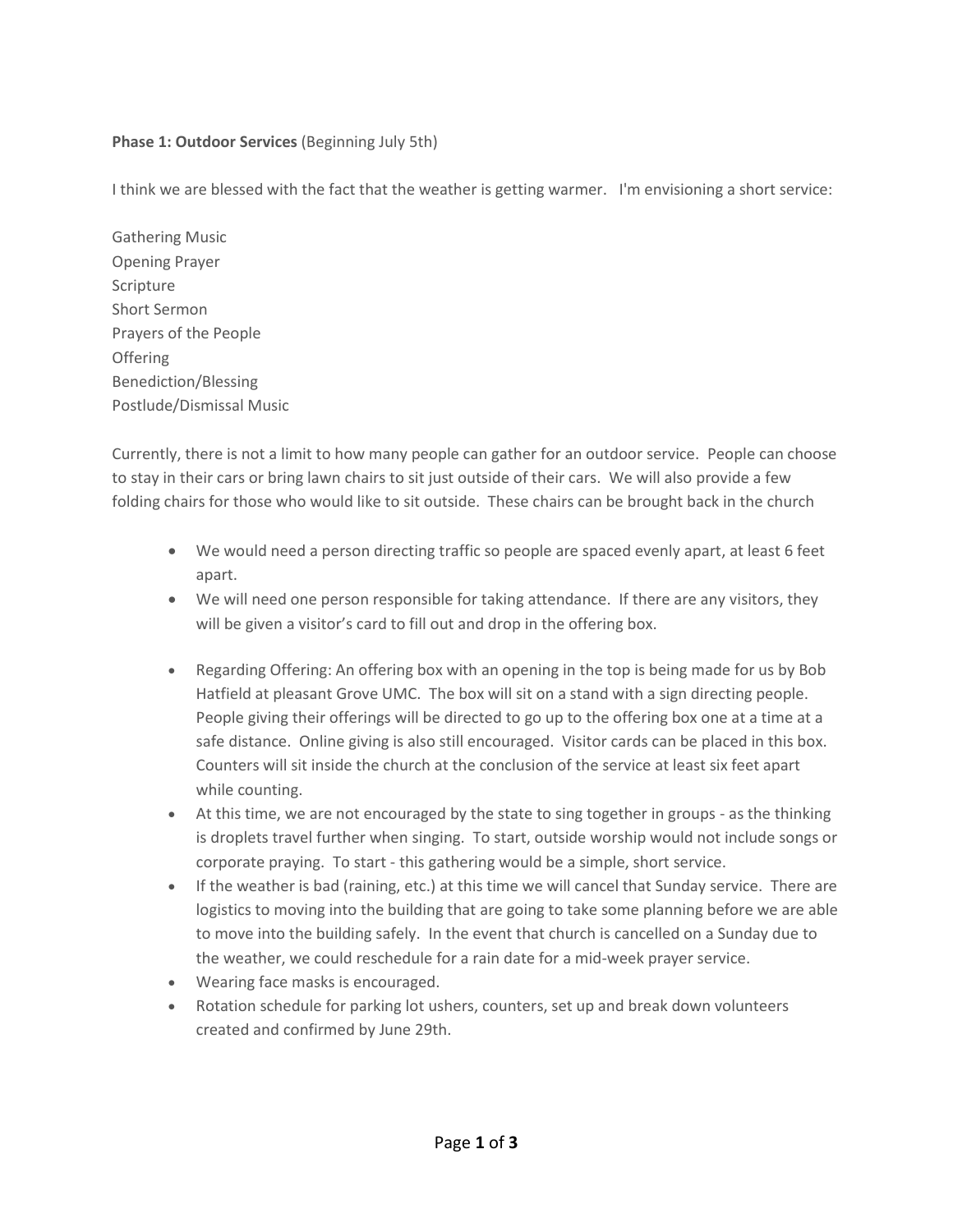#### **Phase 2: Indoor services**

Currently, the NJ Governor has approved indoor services with no more than 50 people, or 20% capacity. I believe our maximum seating capacity in the sanctuary is 75 people. This would allow us about 20 people in the sanctuary in the event of rain or poor weather. I am envisioning resuming worship services inside in the sanctuary in the fall only when the weather is not as warm or suitable. Both plans are very fluid, and contingent on whatever the current state guidelines might be.

- Worship: Same simple approach as outdoor service. Short and simple. No singing or corporate prayers, for now.
- People are encouraged to enter the front red doors, using the ramp and entering at least six feet apart at a safe distance. People will be met by a greater and directed where to sit.
- Families sit together, every other row. An usher would direct people where to sit. We will direct people to the front of the sanctuary first.
- Offering is taken by utilizing the offering box which will be at the entrance of the church.
- Rest rooms have Clorox wipes, and everyone who uses the bathroom is encouraged to wipe down surfaces after use and wash their hands. Rest rooms will be open, but people will be asked not to use them unless it's an emergency.
- There is a hand sanitizer station at the exit for use before leaving.
- All attendees are encouraged to wear masks. We have a supply to provide masks for anyone who needs one.
- People will exit the sanctuary from the back of the church first, one family or individual at a time at least six feet apart. People will be asked to use the ramp to exit.
- All church hymnals and loose items in the pews will be removed and stored away at this time until it is safe to have these items out again. This will help in better cleaning prior to the next Sunday service.
- We create a cleaning checklist for deep cleaning on the Thursday or Friday prior to the next Sunday service.
- No fellowship time until it is safe to do so.

## **Continue to develop our online services**

- We can continue to record our contributions from home, or together at the church at a safe distance. Our deadline for recording would be Thursday evening prior to the Sunday service.
- Need to make decisions on best licensing package for presenting online music.